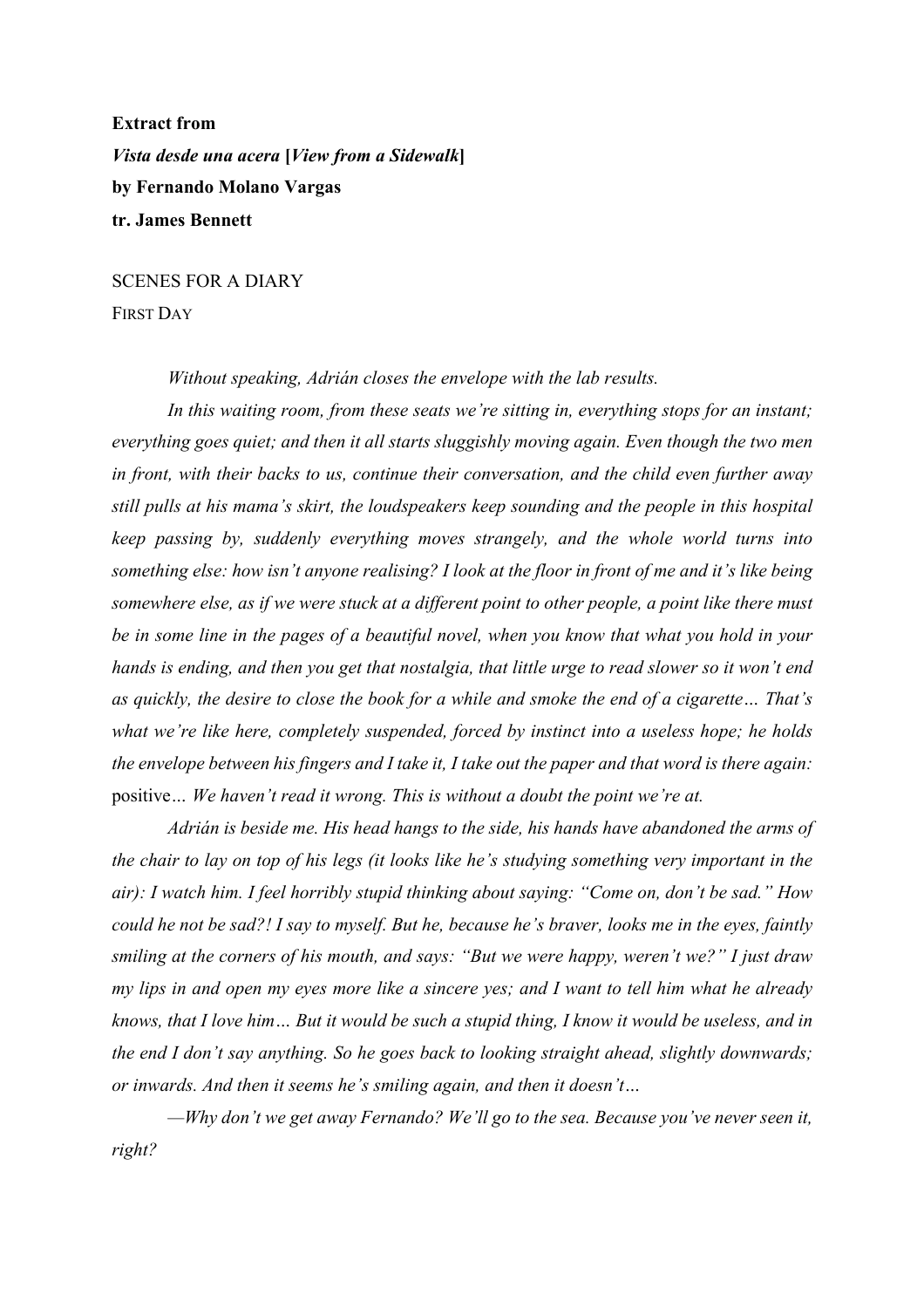*He tells me this as if I didn't already know. I hide between my shoulders thinking what does it matter anymore, and I tell him he's right with a gesture that he doesn't see.*

*—And we'll get in the water —he says. He says it to himself.*

*Through the windows I see sunlight on the brick walls and for the first time today I appreciate how beautiful this evening is; how the light coming through, that light you get in Bogotá at five o'clock when there are no clouds, looks like sunlight on the sea in a movie. A thousand kilometres from here to the sea, on foot, would truly be nothing at this instant; it would be so normal to leave now, to walk that distance in a moment, to be already at the beach, to look at all that water and not be afraid. With just the two of us facing the edge of the sea fear wouldn't exist, I suppose. I can almost imagine it: I put my arm around his shoulders just how he likes, I hold him tight against me and we go forwards; we slowly immerse ourselves and the water licks our waists (as if we were in the drawing of an indigenous legend I saw once at school); as we go further the sun comes with us, it too sinking behind the horizon, and now the water would be at our chins. And in our hearts some little desire to turn back, of course: to give the scene a sweet emotive touch. And then I'd kiss him before the water floods our mouths, and fills his breath, and mine, with salt, as now it finally covers us and everything disappears in a brightness that fades to black before the credits roll.*

*Just like that this stupid dream of dying in the sea disappears in this sigh I let out: we're in the waiting room of a hospital; that word on the piece of paper in the envelope is not the last word of the ending. It's just this book can't be closed, and I suspect we'll have to live out the entire epilogue, what can we do.*

*But the sunlight beams down like something unreal. And then the sea… It really would be gorgeous to be there; just to watch it for a bit. Two of us on a beach like we're going for a walk, still seeing the sun at night in the boys' brown skin, and the people who love each other under the water, like us when we close a door: to live all that beautiful corniness. Now that the future we were waiting for won't come, at least we could say goodbye to it without being humiliated by sadness… Of course: if it weren't for the fact that we have no more than five hundred pesos in our pockets, I suddenly think, which leaves us over a million kilometres from the sea. And from any kind of happiness. Saying "let's go to the sea" isn't like saying "let's go*  for a coffee": not for us, at least. So our simplest desires will also be a dream. And the end of *today will be just as trivial and without the sea as any other day.*

*The best thing to do would be to go home, I think. —You're going to be left alone –he says to me.*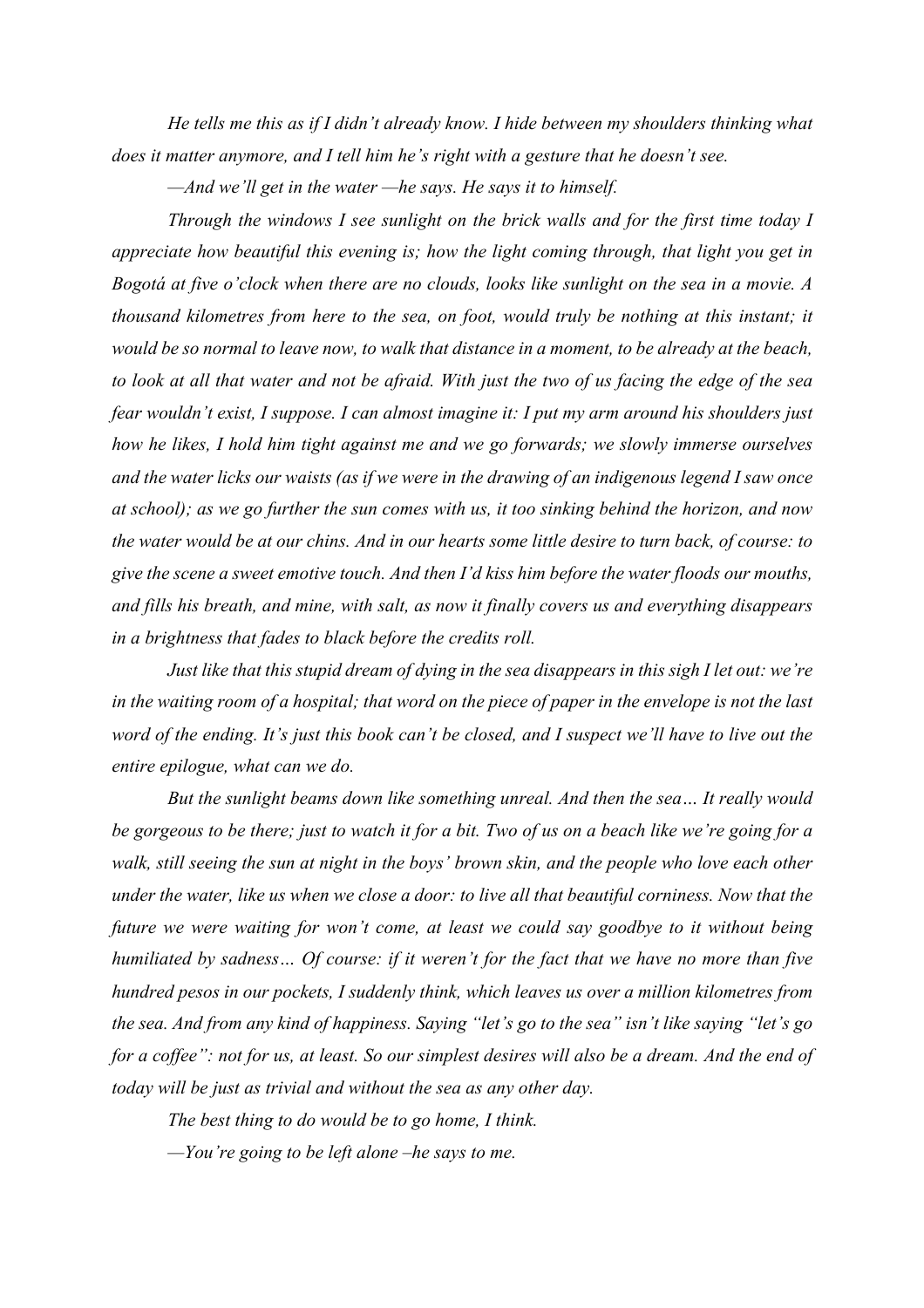*—I don't want to be left behind without you —I say; and I want to punch him. I really* 

*do.*

*—…*

*—And anyway we don't know anything. Let's see what the doctor says tomorrow.*

*—No, Fernando. No more going to the doctor.*

*And he sits there looking me in the eyes.*

*What can I say?! How can I reproach him now for feeling like this, defeated, when he's spent eight months getting sicker every day without knowing why… until now. I almost feel like a wretch: it's not fair that he's sick and I'm not, I tell myself. What I mean is: Why is he alone in this? And why did he get sick first? What will I do? Where the hell are the instructions on how to be good when life gets tangled up like this? In the end, it is what it is, I can at least take care of him, can't I? Yes. I'll have to drop out of college, I tell myself, and I'll fully dedicate myself to working to get some more money. We're going to need it: because we're alone. God…*

*—Look, Adrián, the doctor can cure whatever's wrong with you now —I tell him as if I know lots about it—. I've read that you get different illnesses and the doctors keep it under control until they're not able to any more. But in the meantime you can be healthy; and I'll find the money so you don't have to worry about that, and we'll move in together and we'll have a good time for this bit we have left —he doesn't say anything, but he smiles at me, and now I can't stop staying all this stupid stuff to cheer us up (what else can I do?)—. Tomorrow we'll go to the doctor, for our appointment, and he'll give you something for you diarrhoea, then we'll go and see* The Last Emperor *which is supposed to be amazing, and we'll borrow some money to go to Cartagena… We'll hit up one of our friends. Maybe David will lend it to us. Or Beatriz.*

*—No, poor David. Beatriz does have money though.*

*—You're right, poor David —I say, and in our faces there's the beginning of a plan to tap Beatriz—. Hm, maybe we should just save. But you have to get better so we can properly enjoy it, and wait until I get sick as well and we'll both get sick and then we'll go, ok?*

*And he says: "Ok."*

*Suddenly I feel the fear of dying hurts less than that of losing each other, now he's feeling sorry for me as well, he's smiling like he's about to cry, he knows I'm going to die as well, he says: "Don't worry, they'll find a cure soon…" and he makes me fall in love with him even more.*

*It's so stupid, but we smile, knowing we've started to lie to each other. Because there's nothing more certain, and we know it, than the fact that it'll be impossible for us to live*